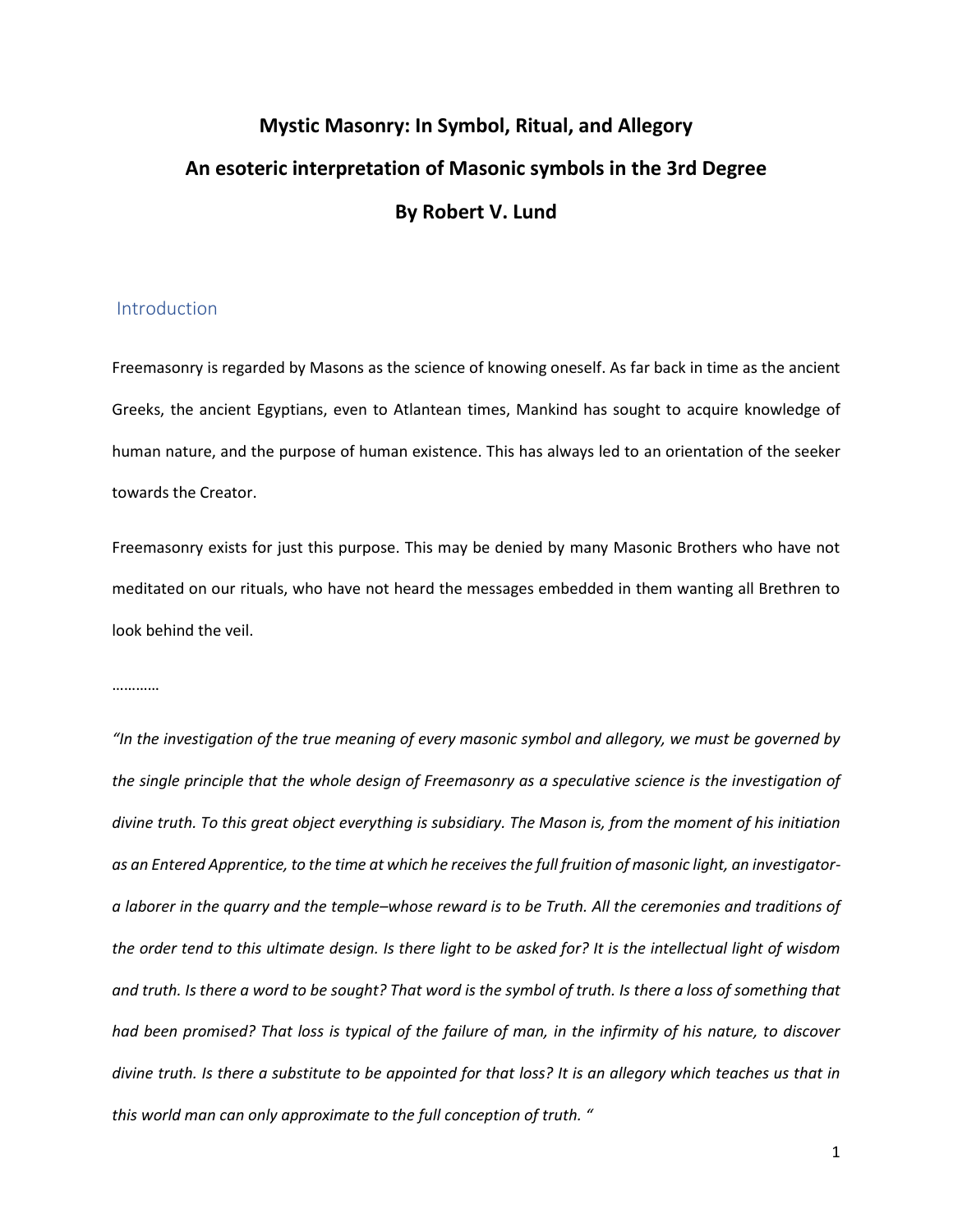*Albert G. Mackey*

#### *[see more in The Symbolism of Freemasonry*

*Illustrating and Explaining its Science and Philosophy, its Legends, Myths and Symbols*

#### *By Albert Mackey.]*

The body of knowledge accumulated by Mystics, over time, is generally known as "The Mysteries". This knowledge has been perpetuated through the millennia by various Mystery Schools, who impart this knowledge only to those who seek it. Part of this knowledge includes a greater understanding of the world and the universe. This covers not only the material world, but the vast non-material realms that exist beyond those of normal perception. In the past, this was generally understood by all, but in our modern material-oriented world, such concepts are ridiculed by many. The mystery schools teach initiates: how to come to know one's true self (one's highest consciousness at the centre of our being); the purpose of one's life; the true nature of the universe; and the development of faculties to enable the perception of the non-material realms.

Freemasonry is *not* such a mystery school, but it is an offshoot of one or more of them. It does *not* teach the mysteries but does, through ritual, symbol, and allegory, strive to make Masons *aware* of these mysteries, to those who seek the light of truth.

There are reasons why every symbol and every allegory in Freemasonry should be deemed important to a Mason. As I have shown numerous times, the Craft is based upon spiritual teachings handed down over millennia and it should continue to unveil, to the seeker of truth and light, secrets that are far deeper than those written in any of our ceremonies. Knowledge can be preserved in symbols and, often, those that preserve them can be ignorant of what they preserve. This can be both a good thing and a bad thing. It is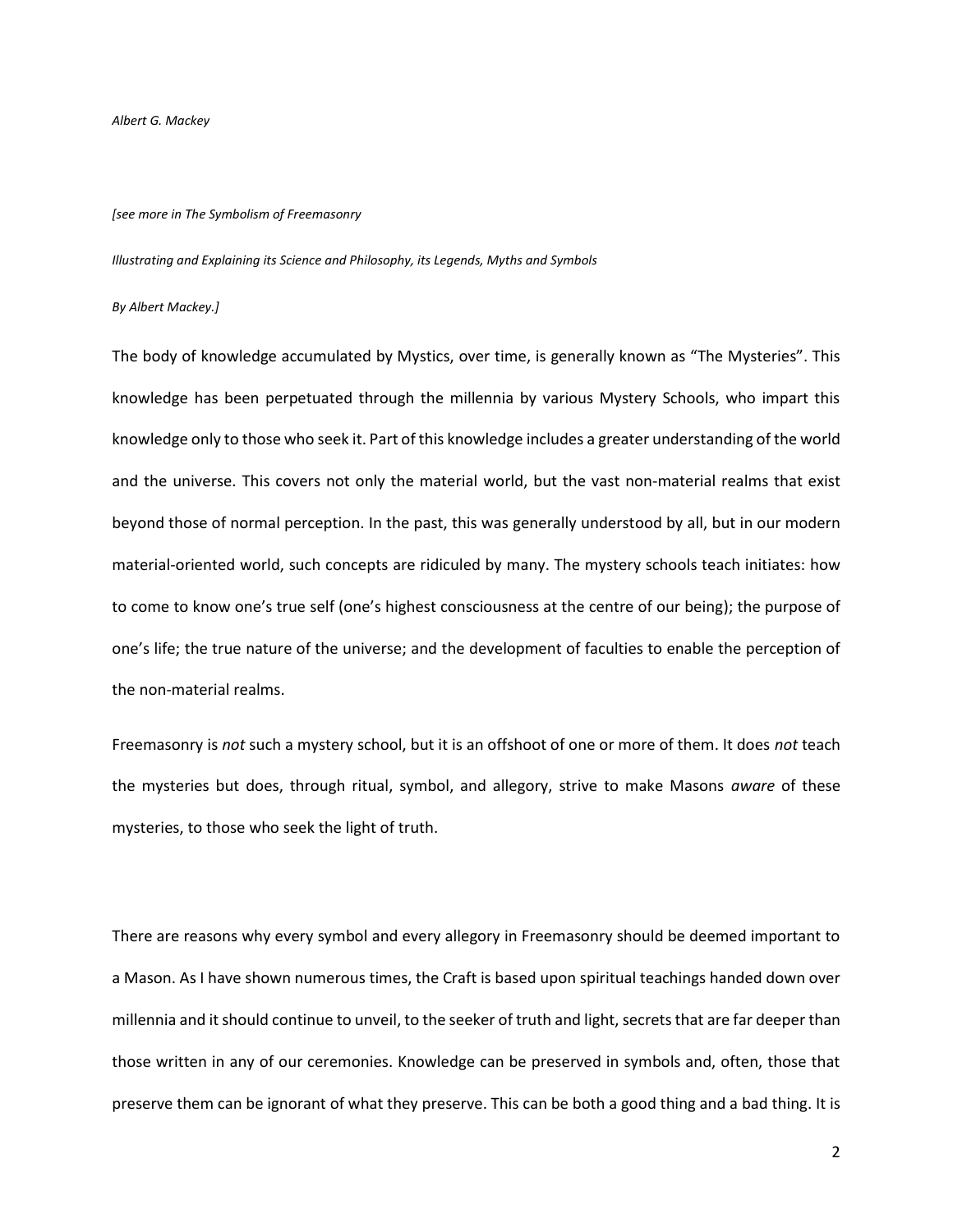good that knowledge can be preserved without comprehending it. It can be bad in that certain things may be ignored, or changed, because of this lack of understanding, thereby losing valuable knowledge.

Whether you are a disbeliever, a rationalist, or a mystic, it cannot be denied that Freemasonry contains teachings that are unquestionably linked to the most esoteric of human knowledge. For those who continue to search for the deeper meaning behind Masonic symbols, consider yourself more enlightened than those who do not seem to understand the words "veiled in allegory and illustrated by symbols.

"*What we call a symbol is a term, a name, or even a picture that may be familiar in daily life, yet that possesses specific connotations in addition to its conventional and obvious meaning. It implies something vague, unknown, or hidden from us.*

*…..*

*Thus a word or an image is symbolic when it implies something more than its obvious and immediate meaning. It has a wider "unconscious" aspect that is never precisely defined or fully explained. Nor can one hope to define or explain it. As the mind explores the symbol it is led to ideas that lie beyond the grasp of reason." Carl G. Jung*

The Craft's symbolism is a system of great depth, and only appears simplistic when we view it superficially. But when we enquire candidly and industriously, the beauties of Freemasonry will unfold. As Preston wrote:

"*Many of [Masonry's] illustrations to the confined genius may probably appear dull, trifling, and unimportant; but to the man of more enlarged faculties they will appear in the highest degree useful and interesting. To please the accomplished scholar and the ingenious artist, Masonry is wisely planned; and, in the investigation of its latent doctrines, the sage philosopher will experience delight and satisfaction*."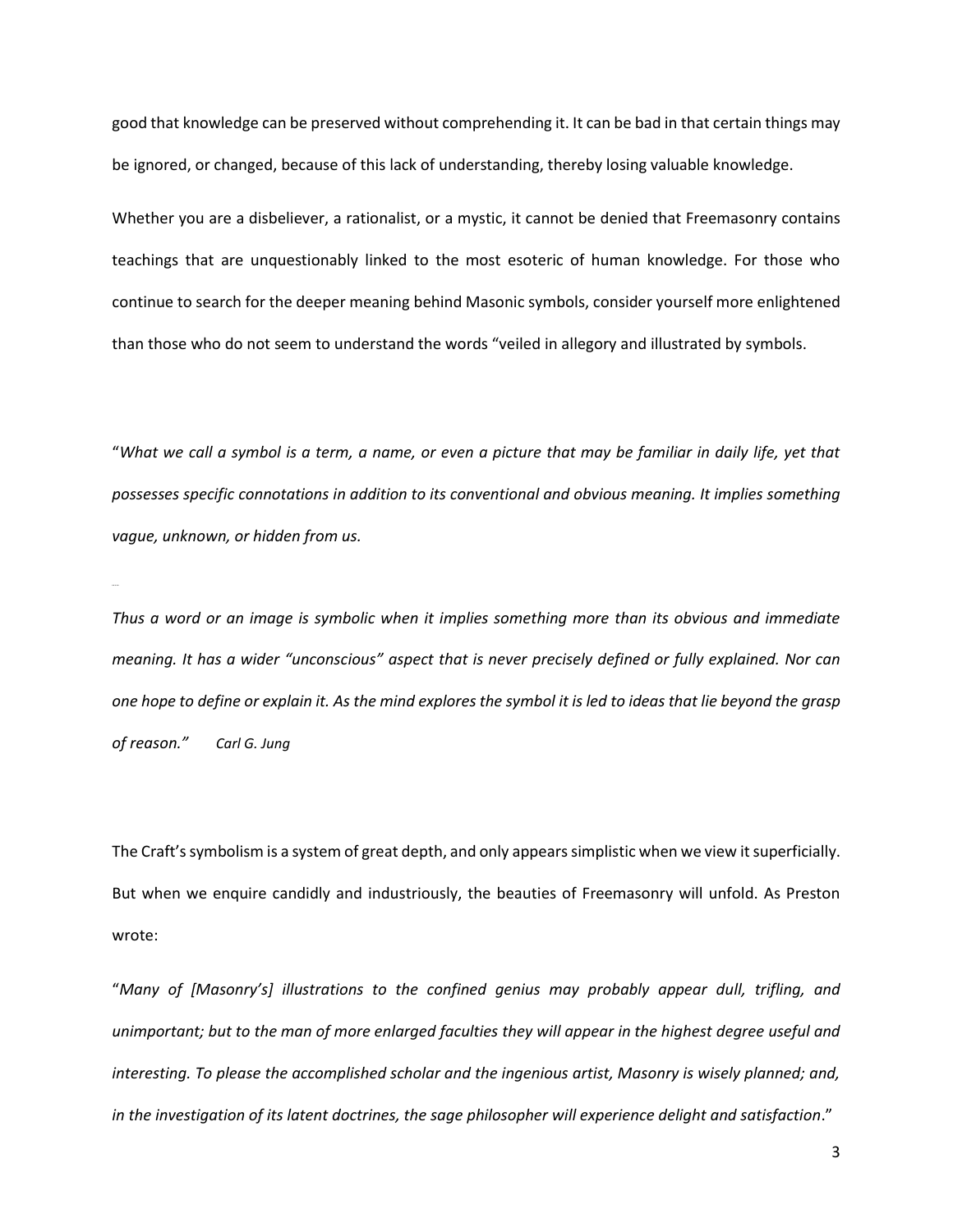Let us now look at some of our ritual and symbols and try to determine what hints of hidden knowledge are concealed within them.

The third degree in Freemasonry is termed the Sublime Degree and the title is fully justified. Even in its exoteric aspect it leaves a lasting impression on the mind of every Candidate – it certainly did for me. But in its esoteric meaning, it contains profound spiritual instruction. The exoteric and esoteric are interwoven in such a profound way that it is almost impossible to separate one from the other. The more we study and analyse it, the more we realise the profound and ancient wisdom it conceals. Most Masons will never master all that lies hidden in this degree until the actuality of the allegory is realised at the time of their last breath.

The 3rd degree is full of rich, deep symbolism, from the opening words through to the final charge. Words in the opening prayer in receiving the candidate include menacing phrases such as "hour of trial" and "the valley of the shadow of death", and words in the approach to the altar *as if stepping over an O. G*., as well as the surrounding darkness impress upon the candidate the inevitability of death. It is a sobering experience for any man to truly realize that his days on earth are numbered, that he will eventually die. That is the intent of the symbolism in this degree, so that he might invest his time wisely and productively.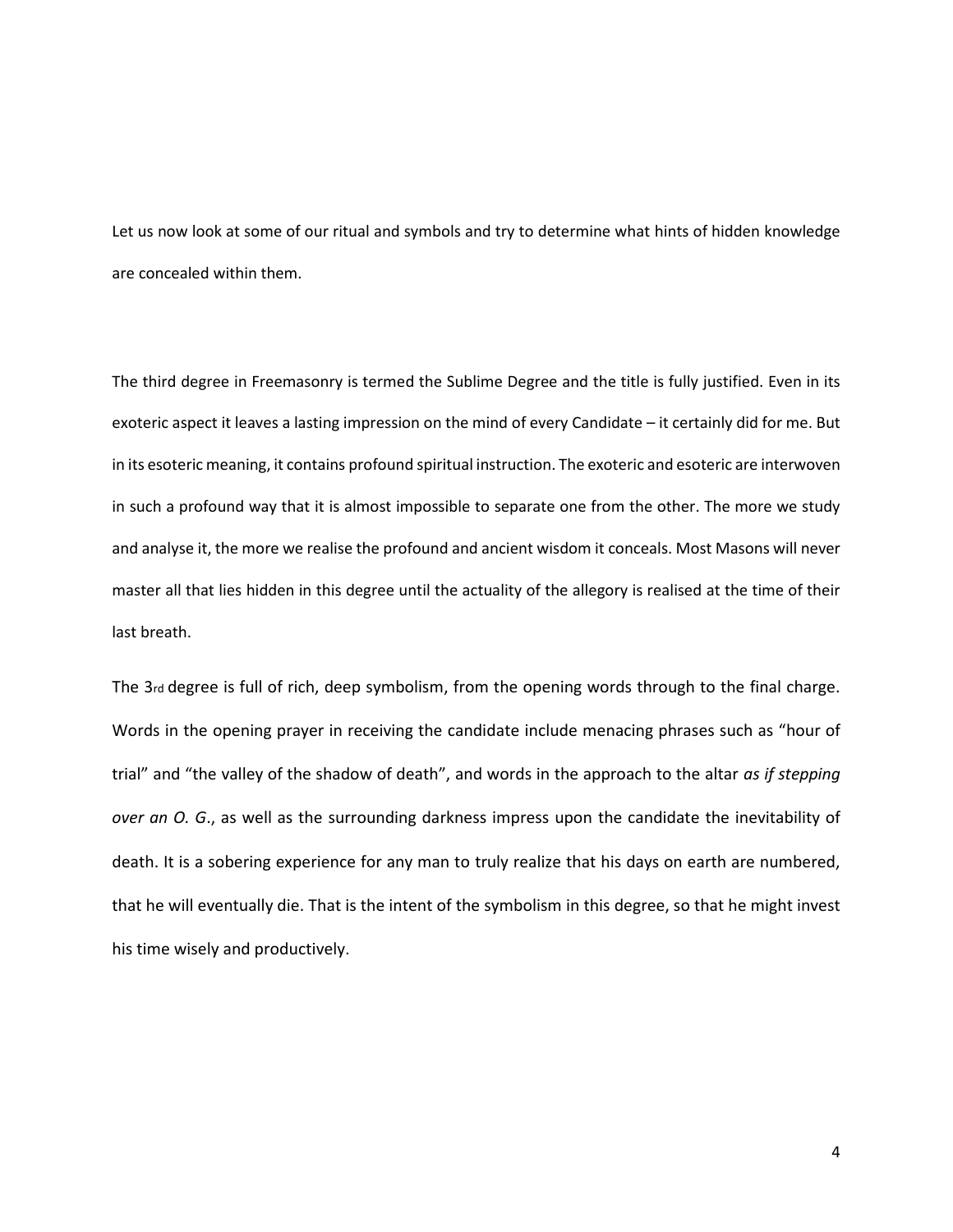## The Centre

A Third Degree Lodge is opened on the Centre. The centre is where, it is hoped, the genuine secrets of a

Master Mason will be found, and from where a Master Mason cannot err. What is so important about the Centre?

In the ancient mysteries, the Circle is a universal emblem of Eternity and represents



Spirit. To the Hindus, a point *within* the circle is the symbol for the concept of the Supreme Being, from whence we have come, and to where we shall all ultimately return. The Egyptian hieroglyph for Re, the supreme god, is a dot within a circle.

When drawing a circle with compasses, one compass point rests at the centre and the other point makes a circle, which is infinite, with no beginning and no end. No matter how far the legs of the compass are extended, or how large the circle is, one point is always at the centre. So, symbolically, as long as we have a connection to the centre, we "*cannot err*". The compasses should be considered as representing the Divine Spark in ourselves. The soul (S.W.) indicates that it is at the centre that we hope to find the genuine secrets, and the spirit (W.M.) offers assistance with the search. Theosophical, Buddhist, and Rosicrucian teachings all indicate that we find our Spirit at the Centre of our being and it is only from there that we can communicate with the Divine.

"Self-knowledge reveals the fact that the soul's natural movement...circles around something interior, around a centre. Now the centre is that from which proceeds the circle, that is, the soul. The soul will therefore move around the centre, that is, around the principle from which she proceeds; and, tending towards it, she will attach herself to it, as indeed all souls should do. The souls of the divinities ever direct themselves towards it, and that is the secret of their divinity; for divinity consists in being attached to the centre... Anyone who withdraws from it is a man who has remained unrefined, or who is a brute."

5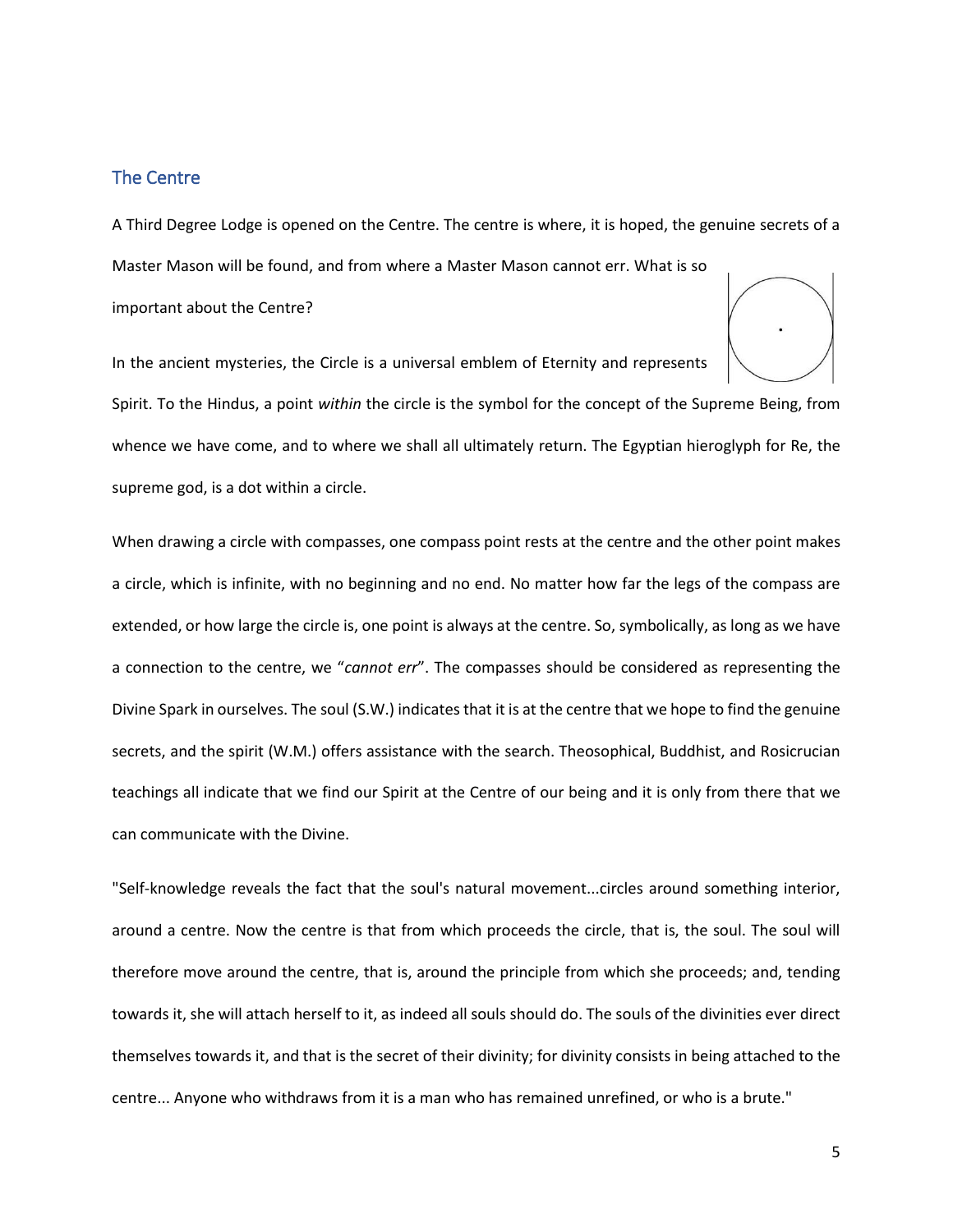Plotinus, Ennead, VI, 9, 8

## The Steps in the Third Degree

The true start of the Third Degree initiation begins with the steps to the altar. Steps are not symbols, of course, but are symbolic. The candidate is directed to take seven steps – the first three as if stepping over an open grave, and the last four direct to the altar. These steps are not described in the Antient Ritual, which is a pity since it contains a very important message related to this degree.

The candidate is stepping *over* an open grave, not falling into it – symbolizing that he will *overcome* death and he knows now that death is not the end, and he will then *continue forward* along his path of progress on the other side of it.

The number of steps to the altar represents the combination of the trinity of body, soul, and spirit, and the four elements representing matter. It is the same number as that which forms a perfect lodge and, more importantly, the seven aspects which form man, and the seven planes of existence, if we interpret it according to the ancient wisdom.

## The Position of the Square and Compasses

The Master explains to the candidate the reason for the changed position of the Square and Compasses in the third degree. However, there is a deeper meaning: it indicates that the Spirit (represented by the Compasses) now dominates the body (represented by the Square).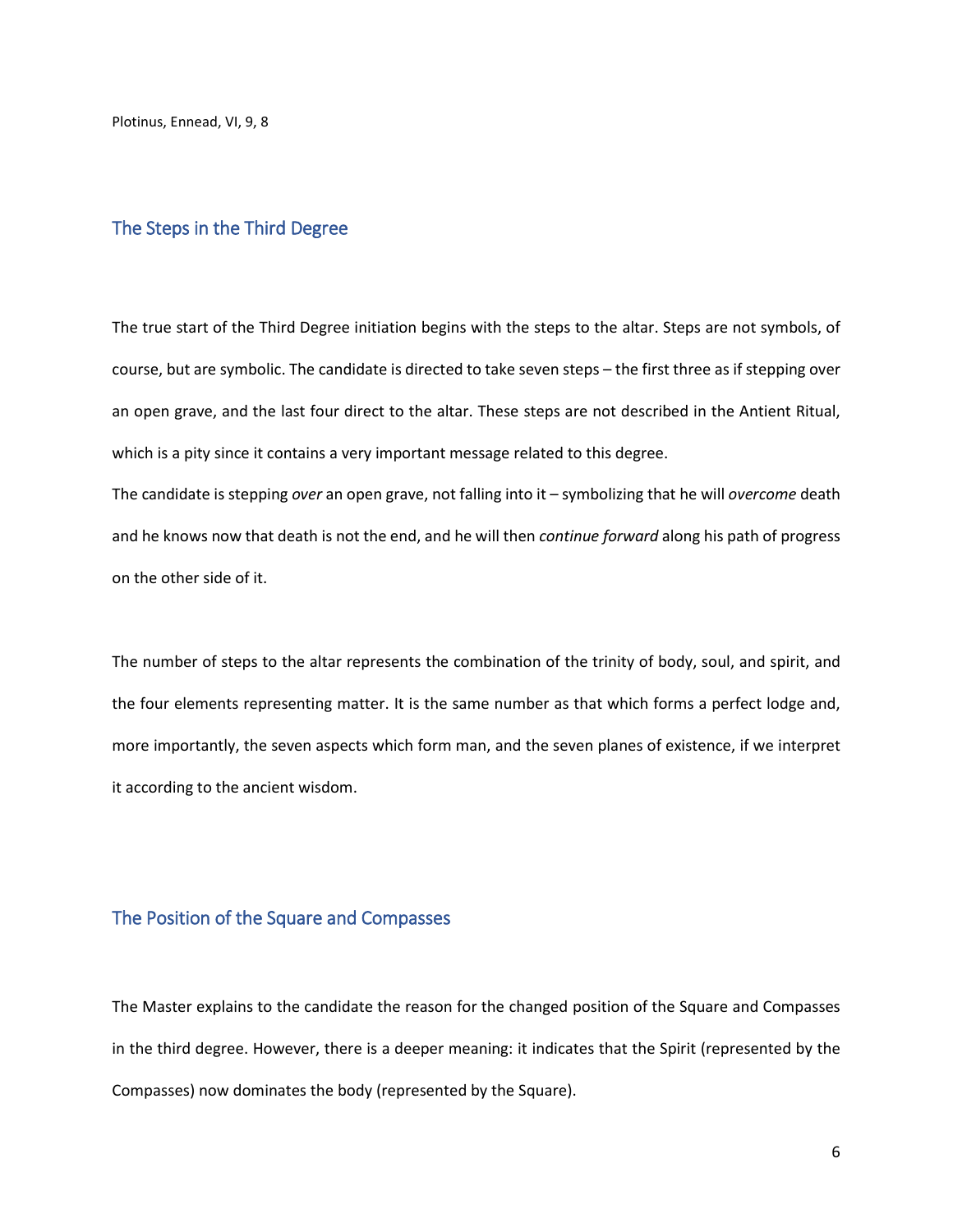This represents the coming forward of the Spirit into personal consciousness so that the Mason can "work with both points of the compasses" and render the circle of his being complete by attaining conscious cooperation with his true self. In other words: the soul is now aware of, and can now work with, the spirit. This is an important point and can be better understood with basic Theosophical knowledge. Only when this has been achieved can the candidate truly embark on the spiritual path.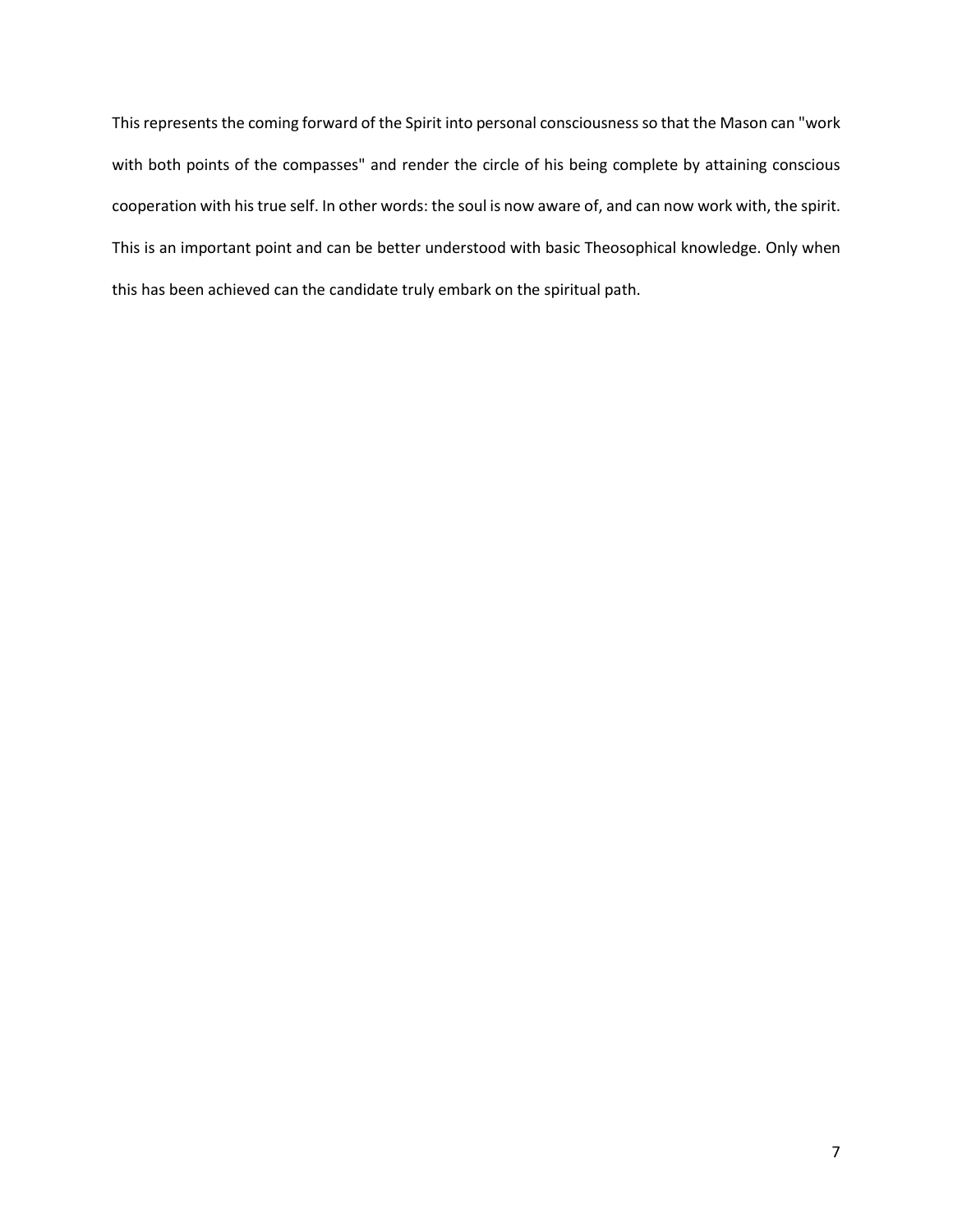## The Third-Degree Tracing Board



Acacia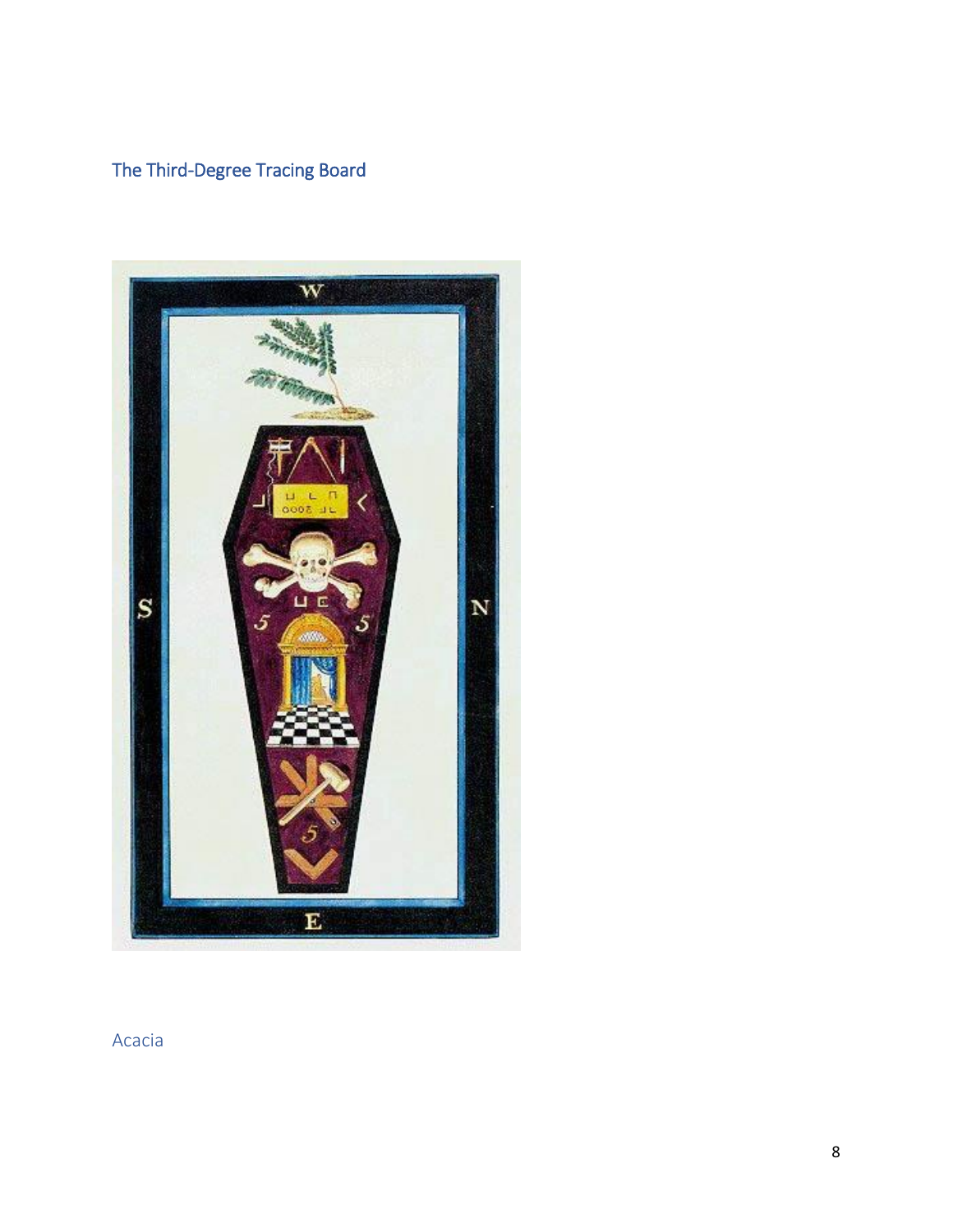At the top of the Board, we find the sprig of acacia. The Sprig of Acacia has three traditional meanings: Initiation; Innocence; and the immortality of the soul. The latter meaning is important in this context.



It stems back to many legends, such as that of Osiris. The acacia is intended to remind us, by its evergreen nature, of that better and spiritual part within us which can never die (the immortal principle).

## Plumb Rule, Level, and Setting Maul

Towards the bottom of the tracing board can be seen the weapons of the ruffians: the Plumb Rule, the Level, and the Heavy Setting Maul.

Symbolically, the impatient ruffians (in the Antient ritual, referred to as Jubela, Jubelo, and Jubelum) represent aspects of our nature. These aspects seek rewards that we are not entitled to and for which we are not yet qualified. In the Antient ritual, they strike the throat, breast, and forehead. These relate to three points of spiritual energy (Chakras).

If we think about the allegory of the slaying of Hiram Abif, and the subsequent raising, as being the

necessity of "killing" our current way of life in order to be "re-born" to a newer life, then we can think of the weapons as tools that we need to use in order to get to this state. The Plumb Rule is used to create rectitude or uprightness in our selves – to create a giving, forgiving character, full of mercy. The Level develops constraint, rigor,



and non-judgmental traits. Finally, the Heavy Setting Maul is the driving force, representing our will, which is required to finally quell our old bad characteristics.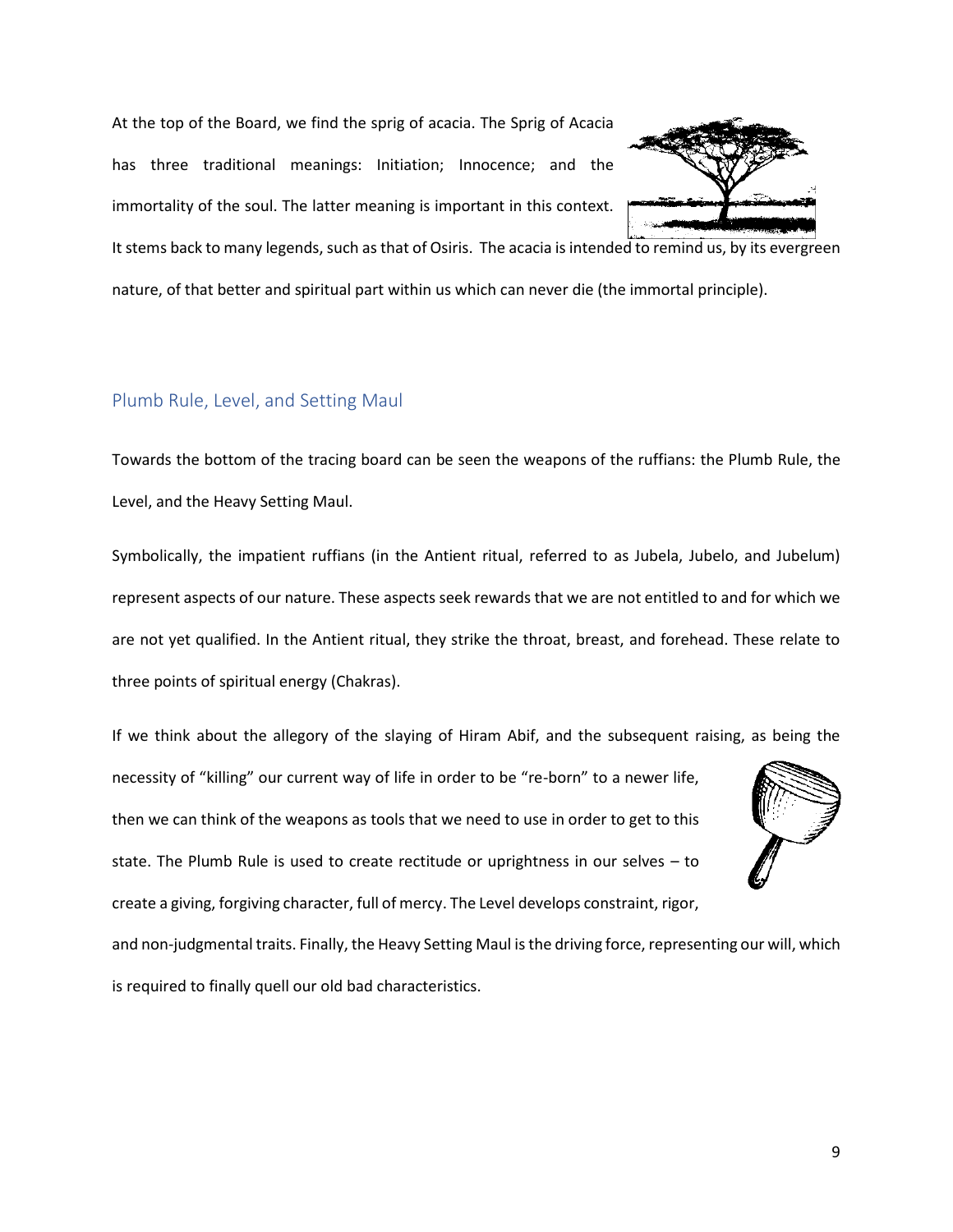## Cryptic Inscription

Just below the working tools is an inscription written in a cryptic script. This inscription is written using

the Freemason cipher (which also goes by other names such as the pigpen cipher, Napoleon cipher, and the tic-tac-toe cipher).

This is a simple substitution cypher. Each letter uses the lines encompassing it.

Looking at the grid on the right, the letter A is written as  $\Box$ .

The sentence below shows other letters:

## $J/TUV$   $>$  $TU$   $V$  $TE$   $>$ <br>MARKS THE SPOT  $\frac{1}{x}$

In this cipher, there are no codes for numbers, which are written as normal.

On the Tracing board, however, the script is written, as with Egyptian Hieroglyphic, in reverse, and from right to left. This means that the cipher table should actually be as below.

All characters are now a reverse image of the original. This includes numbers.



| $A \,   \, B \,   \, C$                                                                                                                                                 |  |  |
|-------------------------------------------------------------------------------------------------------------------------------------------------------------------------|--|--|
| $\begin{array}{c c}\n\overrightarrow{D} & \overrightarrow{E} & \overrightarrow{F} \\ \hline\n\overrightarrow{G} & \overrightarrow{H} & \overrightarrow{I}\n\end{array}$ |  |  |
|                                                                                                                                                                         |  |  |
|                                                                                                                                                                         |  |  |

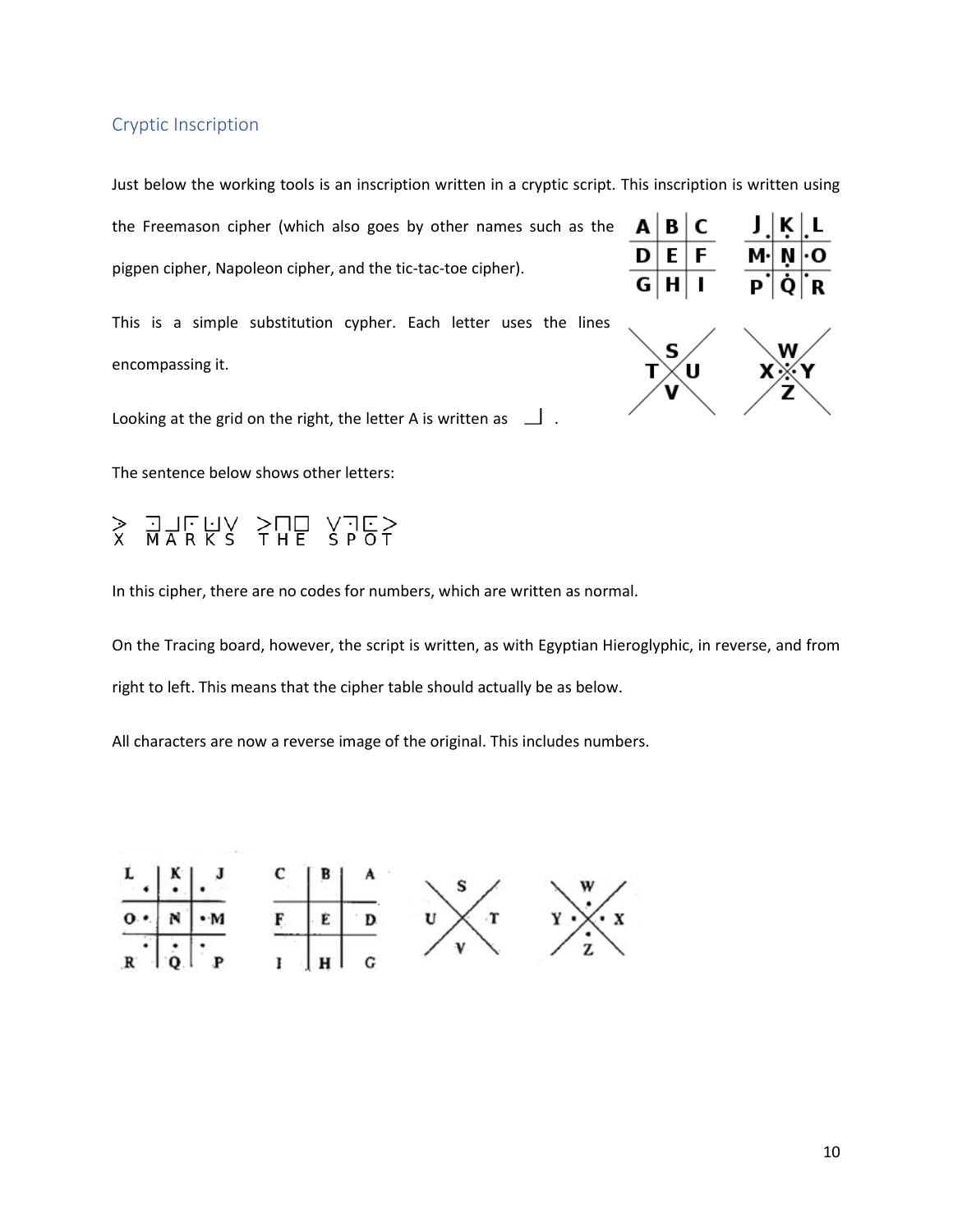Looking now at the tracing board (see the diagram on the right), in the rectangular ЦЕП plate, we see the first line: for BAH or **HAB** (reading backwards). This is an abbreviation of Hiram A Bif.

On the next line we see <br>  $\exists L$  for LA or **AL** reversed. This is an abbreviation for Anno Lux, translated from Latin as The Year of Light. This is followed by the reversed number **3000**. This is, traditionally, the year of the death of Hiram Abif, i.e 3000 AL.



The rectangular plate is bounded on each side by the characters:  $\Box \zeta$  for CT or **TC** reversed. This represents the name used as the password in the Third Degree (T…….n).

Below the skull and crossbones are the characters  $\Box E$  for BM or MB reversed. In some tracing boards, there are two repetitions. This represents both words in the Third Degree (M...b… M…b…..).

## Working Tools

Below the Acacia can be seen the three working tools of the Emulation Third Degree: the Skerrit, the Compasses, and the Pencil. Other jurisdictions use the trowel.

> *The Skerrit Compasses and Pencil, these three, Are guiding our conduct for all men to see, Each one should obey God's instructions divine, If we would ascend to the Grand Lodge sublime.*

> > R.W.Bro. Charles Fotheringham.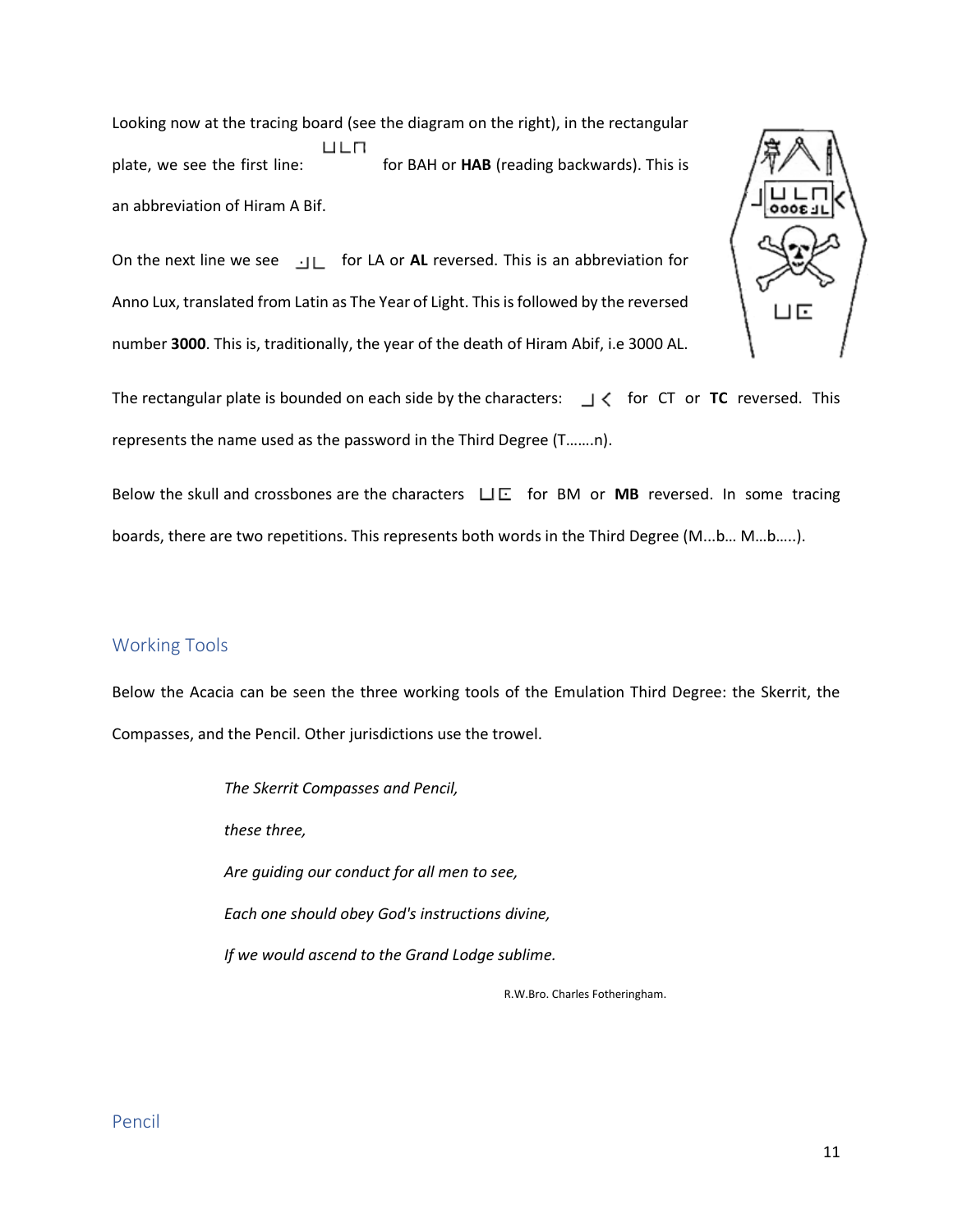One that seems to be common to most is the pencil. The Emulation ritual states: "*the Pencil teaches us that all our words and actions are not only observed but are recorded*". Most religions

teach this concept, as part of their doctrine, to encourage people to do Good during their lives, as they will be judged by their actions and rewarded or punished, in the next life, accordingly. As the old saying goes "*you will reap what you sow*".



The ancient mysteries have a similar teaching, called "the law of cause and effect". This law indicates that the effect could appear in this life or the next. It is described as the law of absolute justice, an impartial law of Nature that cannot be escaped. This applies to deed, word, and *thought*. The Hindus, Buddhists, Rosicrucians, and Theosophists call it Karma, the Universal Law of Harmony. Theosophy teaches that our actions shape our destiny. This law operates whether or not we are conscious of it. "*By our ignorance, we bind ourselves through selfish actions, feelings, and thoughts"*.

One of the important lessons to be learned from this is that we can promote our own happiness and contentment by creating the same in others.

## Skerrit

This an implement which acts upon a center-pin, whence a line is drawn, chalked, and struck to mark out the ground for the foundation of the intended structure.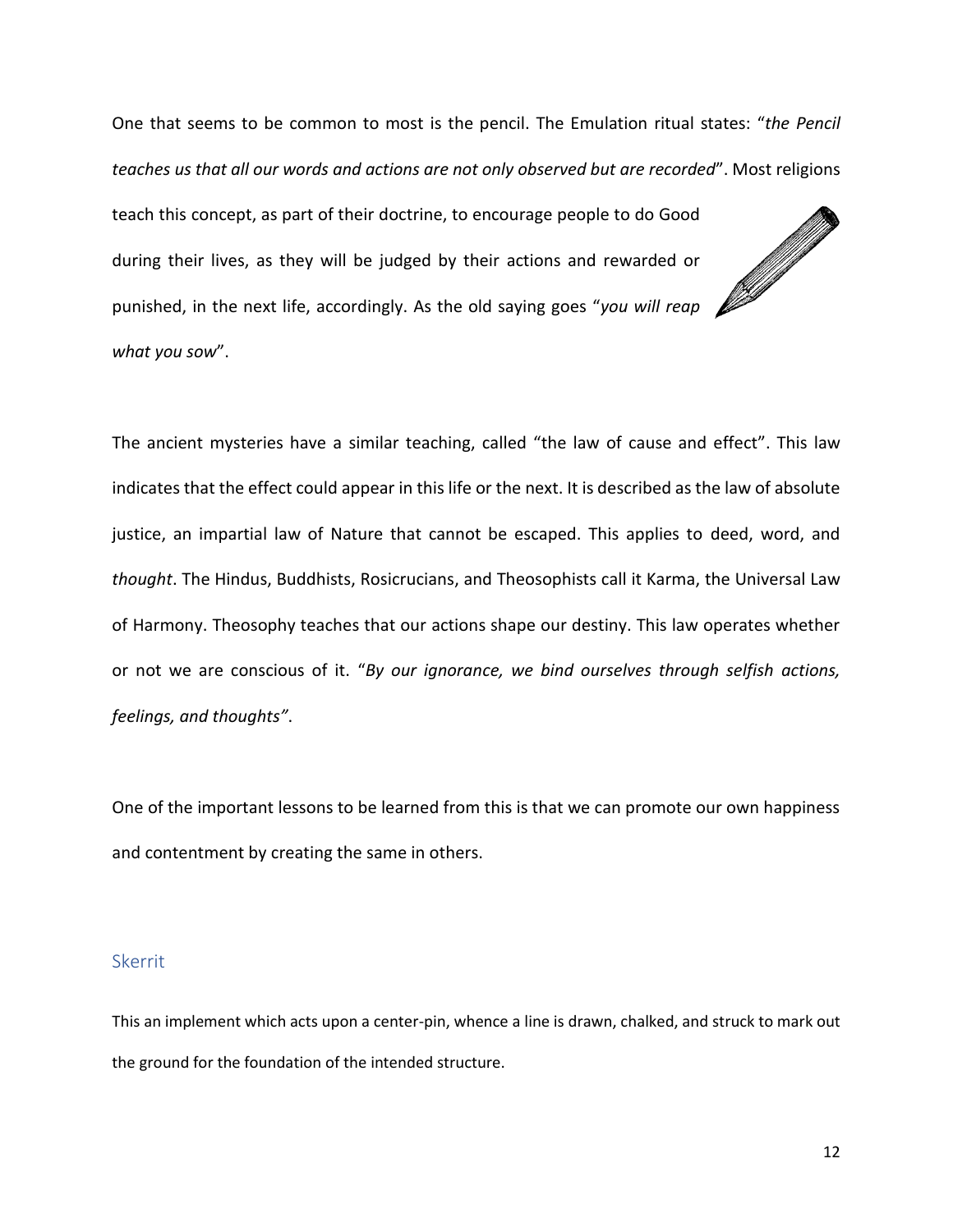Symbolically, it points to us *that straight and undeviating line of conduct* laid down for our pursuits in the volume of the Sacred Law. The foundation is our own individual character. On that foundation, we build the superstructure of honesty, integrity, loyalty, compassion, and brotherhood. More importantly, it is the foundation for our own spiritual temple, to be built straight and true, from the base up, towards enlightenment.

#### Compasses

We have dealt with the compasses previously and it is not necessary to repeat their symbolic meaning here.

## Skull and Crossbones

The skeletal remains of Hiram Abif, represented on the tracing board as skull and crossbones, are emblems

of mortality, and the second reminder to us to contemplate our "inevitable destiny" (our eventual death). We were first reminded of this when we stood at the edge of the grave into which we figuratively descended and which, after this mortal life shall have passed away, will, once again, receive us into its cold bosom. These are stark reminders that our short life in this world will come to



an end. We are also reminded that we need to complete our tasks while it is "yet day". We must finish the work before our demise.

We are urged to lead our reflections to that most important of all human studies: the knowledge of ourselves. At the entrance to the sacred Oracle at the Temple of Apollo in Delphi, ancient Greece, is inscribed the words "Know Thyself". Thales, a Greek Philosopher, when asked what was the most difficult thing in life, replied, "To know thyself." This aphorism is further elaborated as "Man, know thyself, and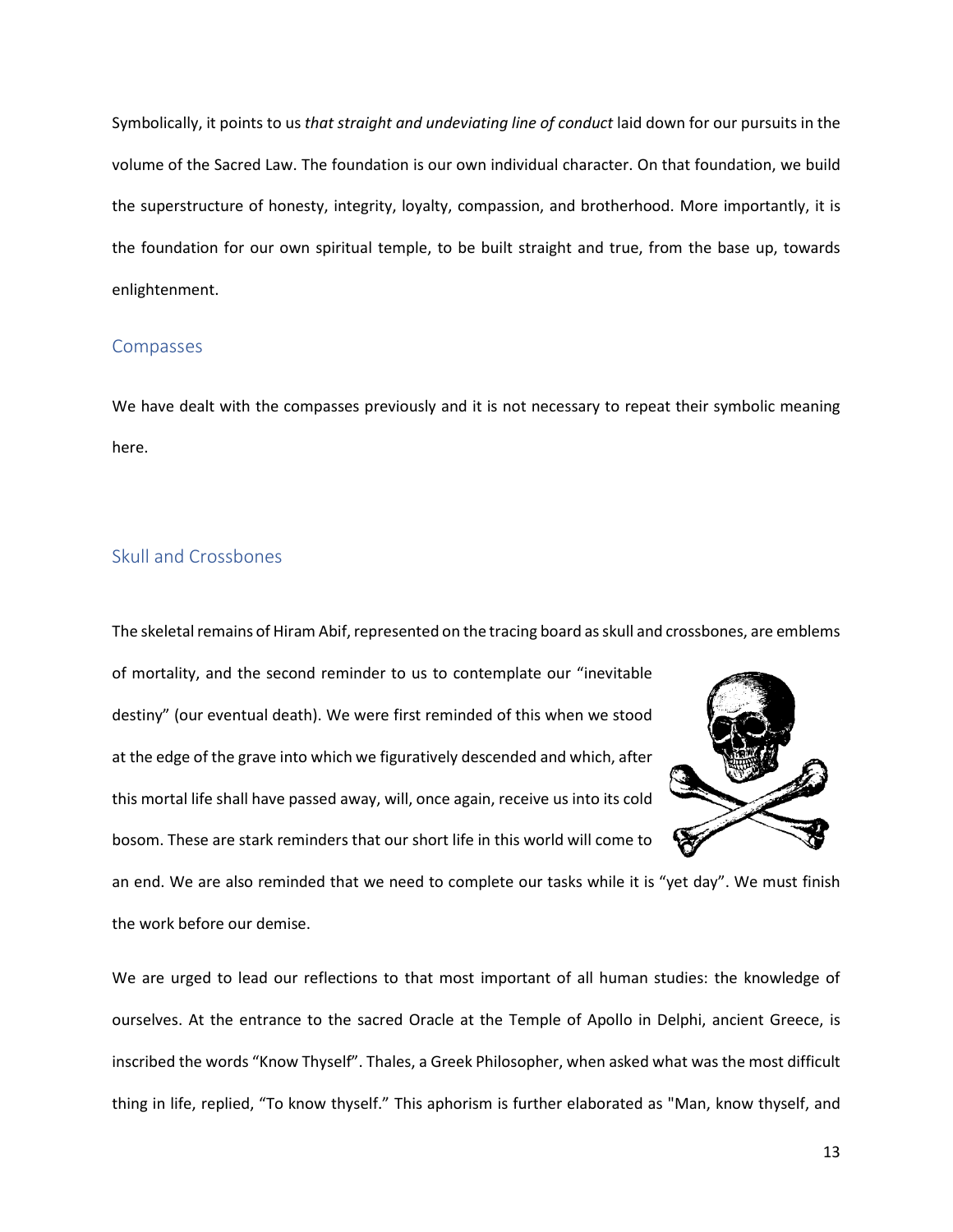thou shalt know the universe and God." At first thought, this might be understood to be that we should know who we are as persons – to understand our own strengths and weaknesses, the way we think and behave. However, this reflection, or contemplation, is a major component of all the Mystery schools, and has a deeper reference to those who embark on the spiritual path. People are meant to find their true selves by meditation and deep introspection, and finally, enlightenment. To know our true nature, our true Self, is the purpose of life. When we know ourselves truly and deeply, we know God, because the true Self and God are one. The Mystery schools teach that we are composed of seven bodies, all existing within the same space. The innermost, the one at the centre of ourselves, is our spirit (sometimes called the soul) and it is only through this body that we can be one with the Most High ("The kingdom of heaven is within you"). It is only through this part of us, at the centre of our being, that we can begin to understand the true nature of the universe and the realms beyond this physical world. It is only when we know this true self that we can obtain enlightenment, when darkness becomes visible, and then we can move from the unreal to the real. This concept of *the centre* is given to us in all the degrees, to emphasise its importance.

The doom and gloom is, however, eradicated when we are given to realise that, within our perishable frame, lies a vital and immortal principle. This concept is what the Master Mason Degree is all about. We are to understand that death is not the end but the entrance to a better life. The Acacia is another symbol reminding us of the unending cycle of life and death. Understanding the true import of this cycle is a key to understanding why we are here on this world. Reaching our centre in order to be in touch with the universe, and in communication with the creator, is our primary purpose in this life.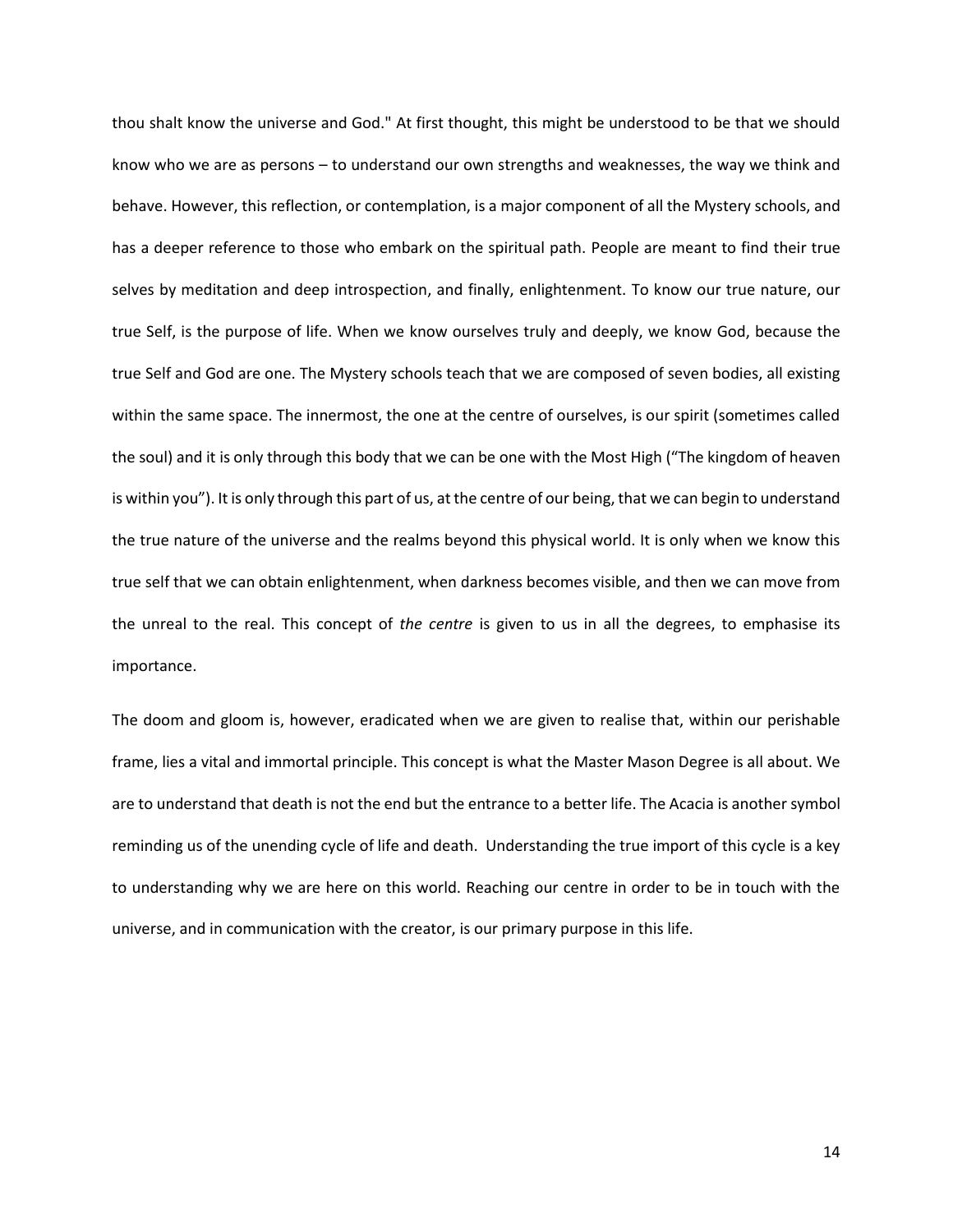## The Number 5

On the tracing board can be seen the number 5, repeated three times, at the bottom and middle edges of the board. These represent the three Fellowcraft Lodges who went out in search of Hiram Abif, to determine if he was alive or had suffered death in the attempt to extort from him the secrets of his exalted degree.

However, the number five brings to mind other meanings. In the American or

Antient ritual, many words are devoted to a description of the five human senses. The senses help us to experience our physical existence in this life.

It is also an allusion to the five points of fellowship. These are five tenets, held most dear by all Master

Masons, which define the behaviour between Brethren.

Five also refers to the pentagram and the five elements (four of matter and one of spirit):earth, air, water, fire, and the quintessential spirit. As the diagram shows, the material elements are subject to

spirit. The pentagram is not really used in Masonry except as the "blazing star", which represents Divine providence.

In the Tarot, five is the card for the Hierophant (the Pope). The Hierophant symbolizes peace and harmony.

In numerology, Five represents love and marriage, balance, health. The Pythagoreans thought of five as the marriage between heaven and earth. Those who walk a Life Path with number five have an uncanny ability to understand the deepest esoteric and metaphysical teachings.

In nature, five is the pattern for growth of all things (leaves, trees, petals, shells,etc.)

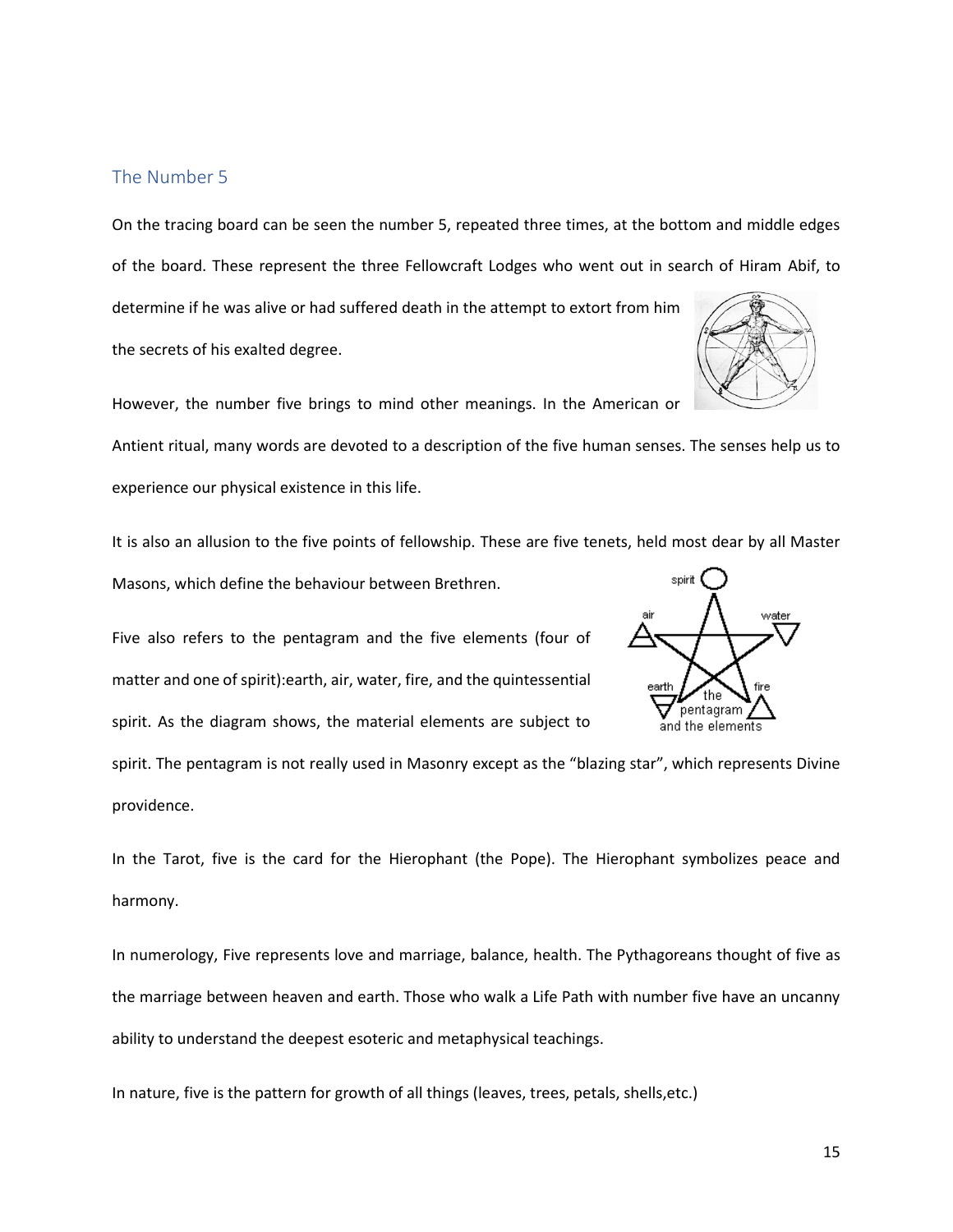## The Furniture

In the centre of the Tracing Board, we see what are referred to in the ritual as the furniture of a Master Mason's Lodge: the Porch, the Dormer, and the Square Pavement.

The **Porch**, which stated in the ritual as the entrance to the Lodge, is here the entrance to the Sanctum Sanctorum, which is the innermost part of King Solomon's Temple. In the second degree, we are shown the middle chamber but here, the pillars are the entrance to the innermost, most sacred part of the Temple. Traditionally, this is where the high priest, who had to be absolutely pure, communicated with the Creator. No one else could enter without being struck down.

The fact that Hiram Abiff was buried as near the Sanctum Sanctorum as possible, symbolically denotes that he had reached the centre, and was in union with the Source of All.

This represents our own true centre, where the purest part of ourselves, our spirit (which is the highest part of our sevenfold nature), resides and with whom it is our goal to communicate. This is the inner voice which guides us in all things. This communication can only be achieved through deep meditation.

The **Dormer,** as stated in the ritual, is to allow light into the Sanctum Sanctorum. The dormer window, or hypostyle, is the method by which Egyptian and classical temples obtained light. The pillars of the central nave or halls of such temples rose much higher than the roofs of the aisles, thereby leaving openings through which the light could enter the building. In reality, there would never be only one dormer. However, symbolically it is intended to represent the means by which the Divine Light penetrates into the deepest recesses of every man's nature.

The **Square Pavement** has already been discussed in a previous section and will not be repeated here.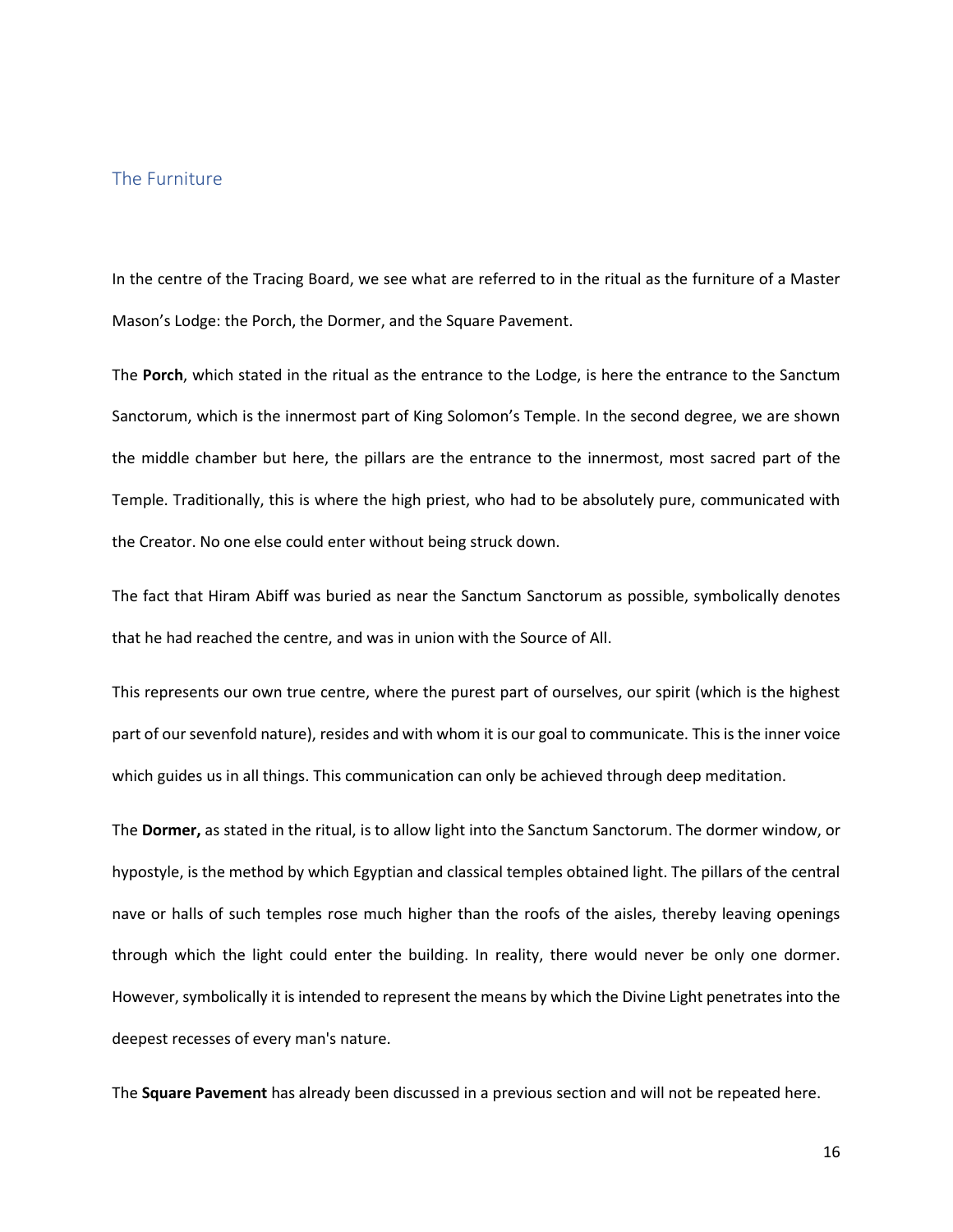## Knocks

The different knocks used in the three degrees during the opening and closing of the Lodge are used to identify in which degree the Lodge is currently open. However, the structure or content of these knocks is also symbolic. They represent how the three main aspects of a Mason (body, mind, and spirit) are related in each of the degrees.



In the first degree, body, mind, and spirit are not working together in any significant way. They are shown as three separate entities as three separate knocks (. . .).

In the second degree, which places an emphasis on the moral and intellectual aspects of a mason, there is now a closer affinity between body and mind, while spirit has not yet been addressed. The Mason has learned to use his mind to master his base material nature. This is shown as a single knock (representing spirit) followed by two knocks (mind and body together . ..).

In the third degree, which now adds a spiritual aspect to a Masons existence, the material body is considered being of lesser importance. The mind is now more concerned with the spirit, and developing a spiritual nature. This is shown in the Lodge opening by two knocks (spirit and mind) followed by one (body .. .).

The Brethren, on hearing these knocks in the various degrees, should place themselves in the appropriate frame of mind and state of reverence for that degree.

It should be noted that the same concept of the combinations of body, mind, and spirit, are repeated, to some degree, in the positions of the square and compasses in each of the degrees.